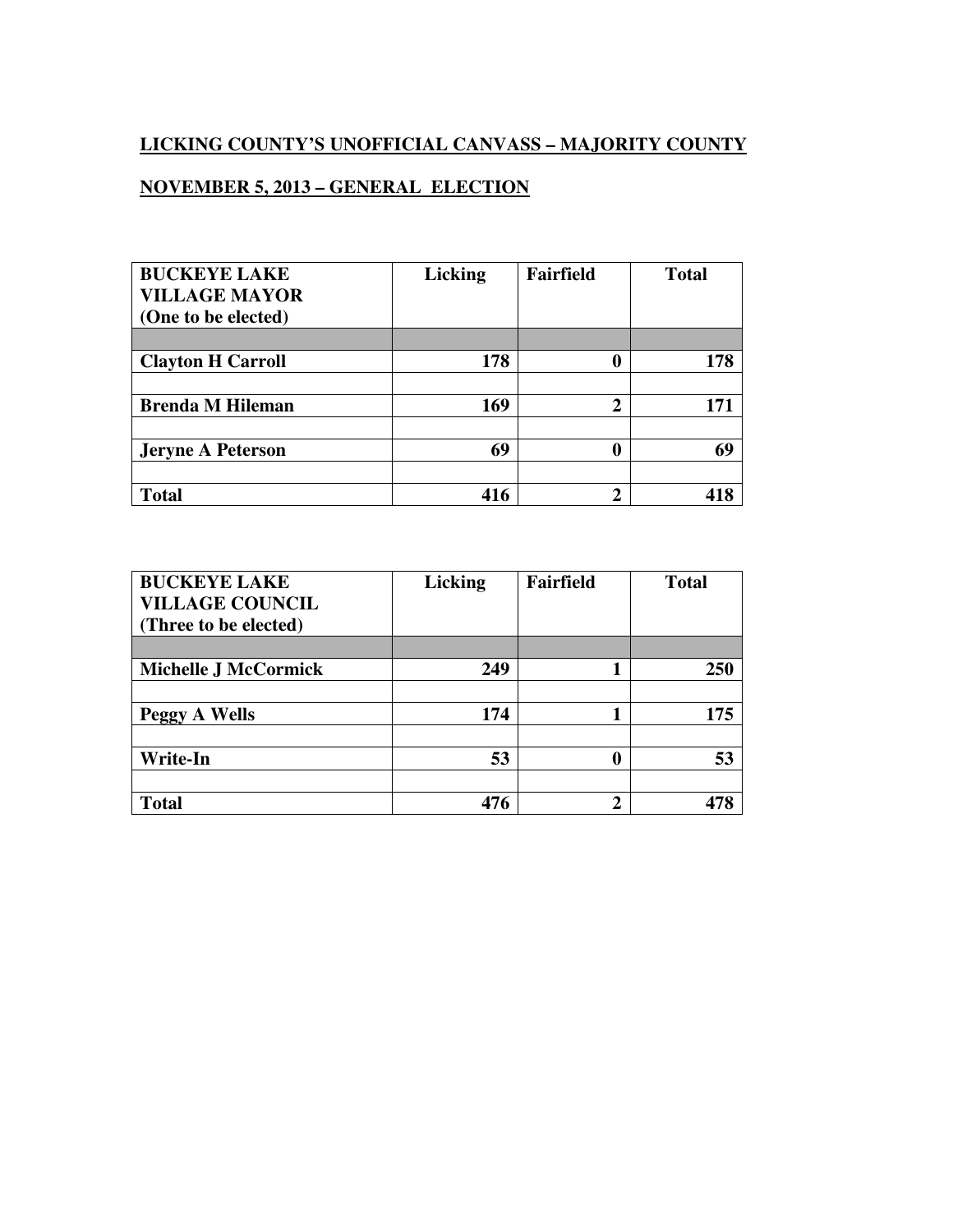| <b>BUCKEYE LAKE VILLAGE</b><br><b>Renewal-Fire &amp; EMS</b> | <b>Licking</b> | Fairfield | <b>Total</b> |
|--------------------------------------------------------------|----------------|-----------|--------------|
|                                                              |                |           |              |
| For the Tax Levy                                             | 231            |           | 233          |
|                                                              |                |           |              |
| <b>Against the Tax Levy</b>                                  | 192            |           | 192          |
|                                                              |                |           |              |
| <b>Total</b>                                                 | 122            |           |              |

| <b>BUCKEYE LAKE VILLAGE</b><br><b>Charter Amendment-Section 6.01</b> | <b>Licking</b> | <b>Fairfield</b> | <b>Total</b> |
|----------------------------------------------------------------------|----------------|------------------|--------------|
|                                                                      |                |                  |              |
| <b>Yes</b>                                                           | 241            |                  | 242          |
|                                                                      |                |                  |              |
| No                                                                   | 173            |                  | 174          |
|                                                                      |                |                  |              |
| <b>Total</b>                                                         | 414            |                  |              |

| <b>BUCKEYE LAKE VILLAGE</b><br><b>Charter Amendment-Section 6.02</b> | <b>Licking</b> | Fairfield | <b>Total</b> |
|----------------------------------------------------------------------|----------------|-----------|--------------|
|                                                                      |                |           |              |
| Yes                                                                  | 227            |           |              |
|                                                                      |                |           |              |
| N <sub>0</sub>                                                       | 190            |           | 191          |
|                                                                      |                |           |              |
| <b>Total</b>                                                         | 417            |           |              |

| <b>BUCKEYE LAKE VILLAGE</b>           | <b>Licking</b> | <b>Fairfield</b> | <b>Total</b> |
|---------------------------------------|----------------|------------------|--------------|
| <b>Charter Amendment-Section 6.03</b> |                |                  |              |
|                                       |                |                  |              |
| Yes                                   | 226            |                  |              |
|                                       |                |                  |              |
| N <sub>0</sub>                        | 190            |                  | 190          |
|                                       |                |                  |              |
| <b>Total</b>                          | 416            |                  |              |